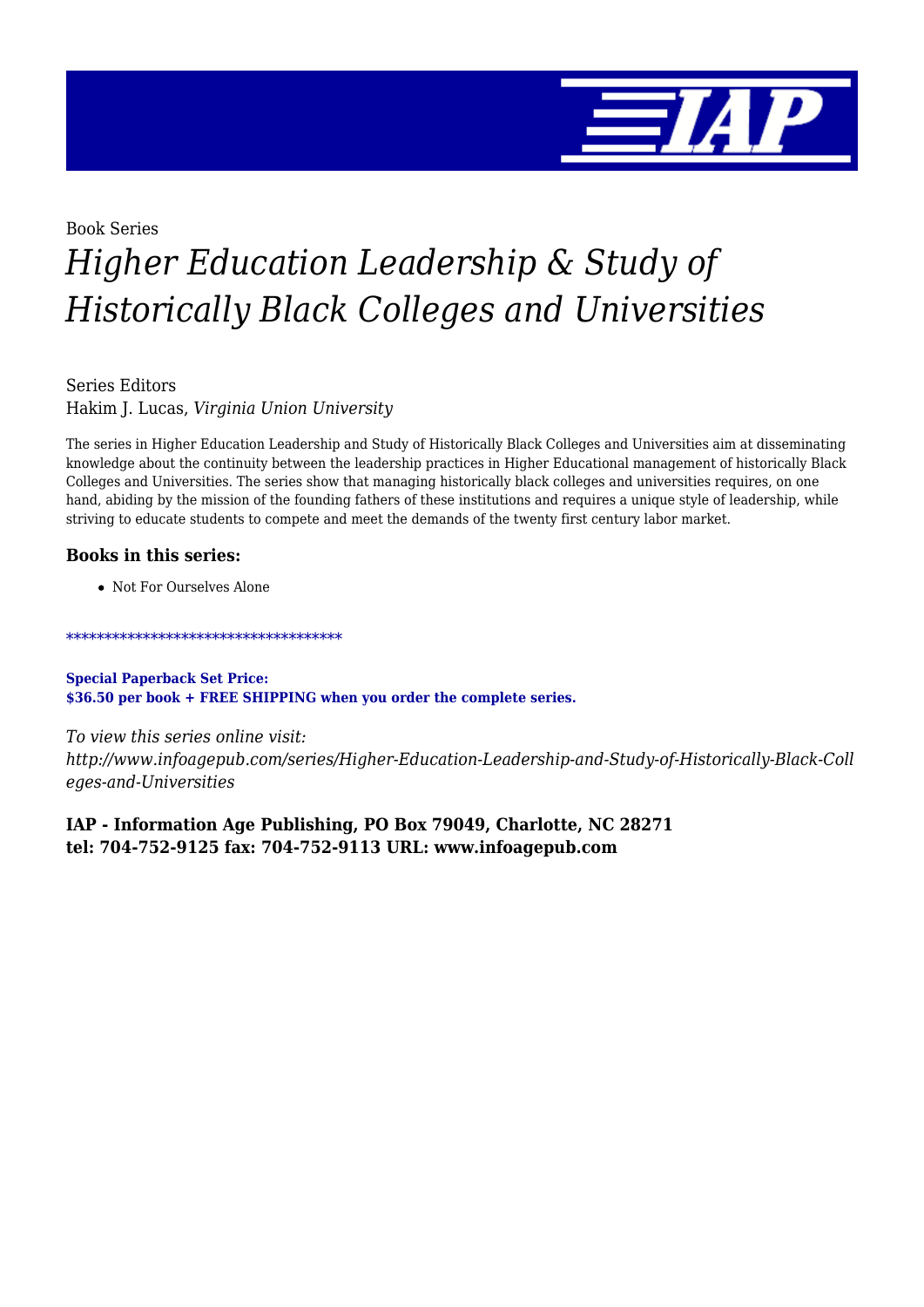

## Not For Ourselves Alone The Legacies of Two Pioneers of Black Higher Education in the United **States**

Hakim J. Lucas, Virginia Union University

2019. Paperback 978-1-64113-788-1 \$45.99. Hardcover 978-1-64113-789-8 \$85.99. eBook 978-1-64113-790-4 \$65.

By relying on the educational models of Wilberforce University and Morehouse College, this study gathered historical artifacts that provide critical responses to the following research questions: What were the similarities and differences between the social, historical, political and cultural forces that led to the founding of the colleges? What were the similar and different motivations and interests of the founding leaders? What were the similar and different effects of these founding leaders on their institutions in their time period? What similar and different supports did these institutions receive from their religious organizations? What can we learn from the impact of these institutions on Black higher education over the last 150 years?

The project sets out to answers the aforementioned research questions through the following Chapters. Chapter 1, Purpose of the Study, provides an overview of the research topic and contextualizes the study by identifying the research questions. This Chapter provides a brief introduction to the history of Black higher education during Reconstruction in the US. It then describes the institutional context of the time period to show the need for research on this topic and to articulate the study's significance. The second chapter, Research Design and Methodology, outlines the historical method and approach to this study. This Chapter defines and explains the selection of scientific management as the educational theory underpinning this study. It also defines and explains the use of Dr. Jim Laub's renowned servant leadership Organizational Leadership Assessment (OLA) model. Chapter 3, Historical Background and Context, articulates the central problem, critical issues, and historical context that have inspired this research study. This Chapter assesses the social, historical, political and cultural forces that led to the founding of the colleges by providing a historiography of Black education during Reconstruction, while detailing its development and continued struggles. It also develops the thesis that Black education during Reconstruction was the natural by-product of the pre-existing struggle of African-American communities to achieve empowerment and self- improvement.

The fourth chapter, Founding Presidents and their Institutions, provides a biographical introduction to the personal and professional experiences of Bishop Daniel Alexander Payne during his tenure as President of Wilberforce University, 1865-1876 and Rev. Dr. Joseph Robert's tenure as President of Morehouse College, 1871-1884. Accordingly, the focus of this Chapter is fourfold. First, it elaborates the core aspects of Dr. Daniel Alexander Payne's tenure as President of Wilberforce University. It, then, shifts to draw out the phases of the historical development of Wilberforce University. Thirdly, it elaborates the key constituents of Dr. Joseph Robert's presidency of Morehouse College. And lastly, it maps out the historical development of Morehouse College. Chapter 5, Institutional Comparisons focuses on conducting institutional and leadership profile assessments. The institutional assessment includes a demographical and mission-based comparison of the colleges. The leadership assessment compares and contrasts each president's impact and influence on their respective institutions, and the similarities and differences of their presidential leadership. In the concluding chapter, Chapter 6, the conclusion builds from the research questions to determine what can be learned from the impact of these institutions on Black higher education over the last 150 years. And how their accomplishments can be used as guidelines for contemporary institutional development, curricula development, Christian education, gender studies, the improvement of Black colleges, and lastly how to mold exemplary presidents to lead these unique institutions.

**CONTENTS:** Preface. Acknowledgments. CHAPTER 1: Historical Questions. CHAPTER 2: Historical Methodology. CHAPTER 3: Historical Context. CHAPTER 4: Founding Presidents and Their Colleges. CHAPTER 5: Institutional Comparisons, 1865-1884. CHAPTER 6: Implications and Meanings for Higher Education. CHAPTER 7: Wilberforce University Historical Artifacts. References.